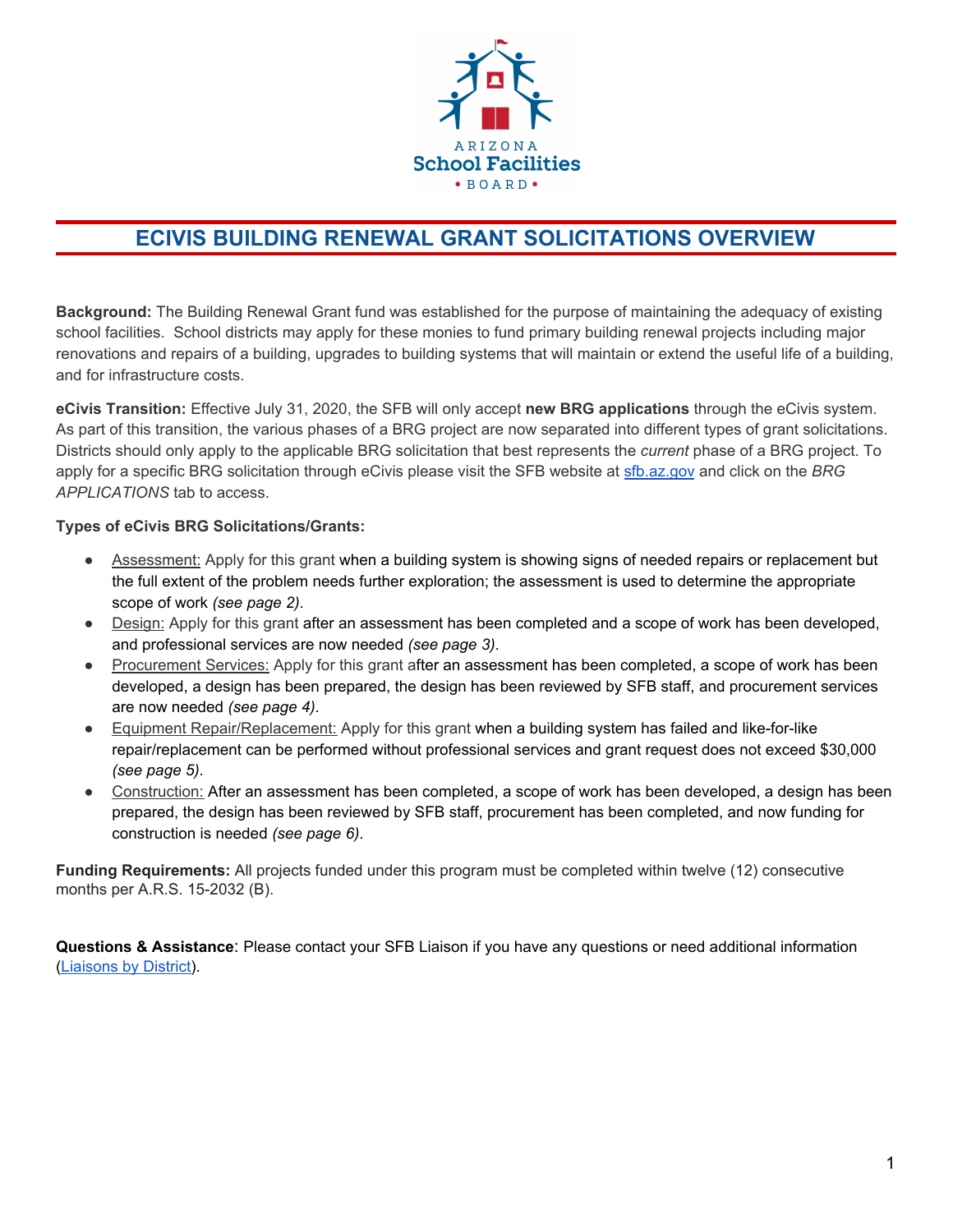## **BRG ASSESSMENT SOLICITATION**

**Overview:** This solicitation is specifically intended for securing funds to complete an *Assessment* in order for a school district to determine if an actual BRG deficiency exists. Review this SFB policy for additional information: [Assessment](http://www.azsfb.gov/sfb/agency/RulesAndPolicies/Assessment%20Requirements%20Policy.pdf) [Requirements](http://www.azsfb.gov/sfb/agency/RulesAndPolicies/Assessment%20Requirements%20Policy.pdf) Policy

*Note: This grant does not include funding for costs associated with Design, Procurement Services, Equipment* Repair/Replacement or Construction services; districts should apply separately for these types of BRG grants if funds are *needed or consult with their SFB Liaison for additional guidance.*

**When To Apply**: When a building system is showing signs of needed repairs or replacement; the assessment is used to determine the appropriate scope of work.

### **Eligibility:**

- To qualify an Arizona School District must meet Title 15, [Chapter](https://www.azleg.gov/arsDetail/?title=15) 16
	- Ability to provide the following:
		- a proposal/quote for the completion of the assessment service
		- verification that the assessment will be conducted with a building that generates capacity for the school district (see link: District Facility [Information\)](http://www.azsfb.gov/linkTo.asp?linkId=1888)
- Verification that the *assessment* needed is in order to determine if at least one of the following minimum adequacy guideline deficiencies exist [\(A.A.C.](https://apps.azsos.gov/public_services/Title_07/7-06.pdf) 7-06):
	- R7-6-205.B. School Site-Safe access
	- R7-6-205.D. School Site-Drainage
	- R7-6-205.E. School Site-Security
	- R7-6-212. Classroom Lighting
	- R7-6-213. Classroom Temperature
	- R7-6-214. Classroom Acoustics
	- R7-6-215. Classroom Air Quality
	- R7-6-226.B. Food Service
	- R7-6-227. Equipment List for Food Service
- R7-6-250.B. Equipment List for Physical **Education**
- R7-6-256. Two-way Internal Communication System
- R7-6-257. Fire Alarm
- R7-6-260. Laws and Building Codes
- R7-6-265. Building Systems
- R7-6-270. Building Structural SoundnessR7-6-271.
- Exterior Envelope, Interior Surfaces and Interior Finishes
- Identification of whether or not this project is related to a "primary building renewal project" concern. [\(A.R.S.](https://www.azleg.gov/viewdocument/?docName=https://www.azleg.gov/ars/15/02032.htm) [15-2032](https://www.azleg.gov/viewdocument/?docName=https://www.azleg.gov/ars/15/02032.htm) (J.1).
- School District must be compliant with the following SFB Annual Reporting Requirements (see link: District [Facility](http://www.azsfb.gov/linkTo.asp?linkId=1888) [Information](http://www.azsfb.gov/linkTo.asp?linkId=1888)):
	- Building Inventory
	- Annual Preventative Maintenance Reporting Statement
	- Renovations Expenditures Report

- SFB BRG [Assessment](http://www.azsfb.gov/linkTo.asp?linkId=1884) Budget Worksheet
- **Assessment [Requirements](http://www.azsfb.gov/sfb/agency/RulesAndPolicies/Assessment%20Requirements%20Policy.pdf) Policy**
- **BRG Eligibility [Checklist](http://www.azsfb.gov/sfb/agency/Published/BRG%20Application%20Checklist.pdf)**
- **[HVAC](http://www.azsfb.gov/sfb/agency/Published/SFB%20HVAC%20policy.pdf) Policy**
- **Separation of [Professional](http://www.azsfb.gov/sfb/agency/RulesAndPolicies/Separation%20of%20Professional%20Assessment%20Services%20Policy1.pdf) Assessment Service [Policy](http://www.azsfb.gov/sfb/agency/RulesAndPolicies/Separation%20of%20Professional%20Assessment%20Services%20Policy1.pdf)**
- **Policy on [Rooftop](http://www.azsfb.gov/sfb/agency/RulesAndPolicies/XII%20Rooftop%20Solar%20Policy.pdf) Solar**
- **Roofing Performance [Specifications](http://www.azsfb.gov/sfb/agency/RulesAndPolicies/XV%20Roof%20Inspection%20Protocol%20Policy.pdf)**
- **Fire Alarm Performance [Specifications](http://www.azsfb.gov/sfb/agency/Performance%20Specifications/Fire%20Alarm%2012122018/28_46_00_-_Fire_Alarm%20%281%29.pdf)**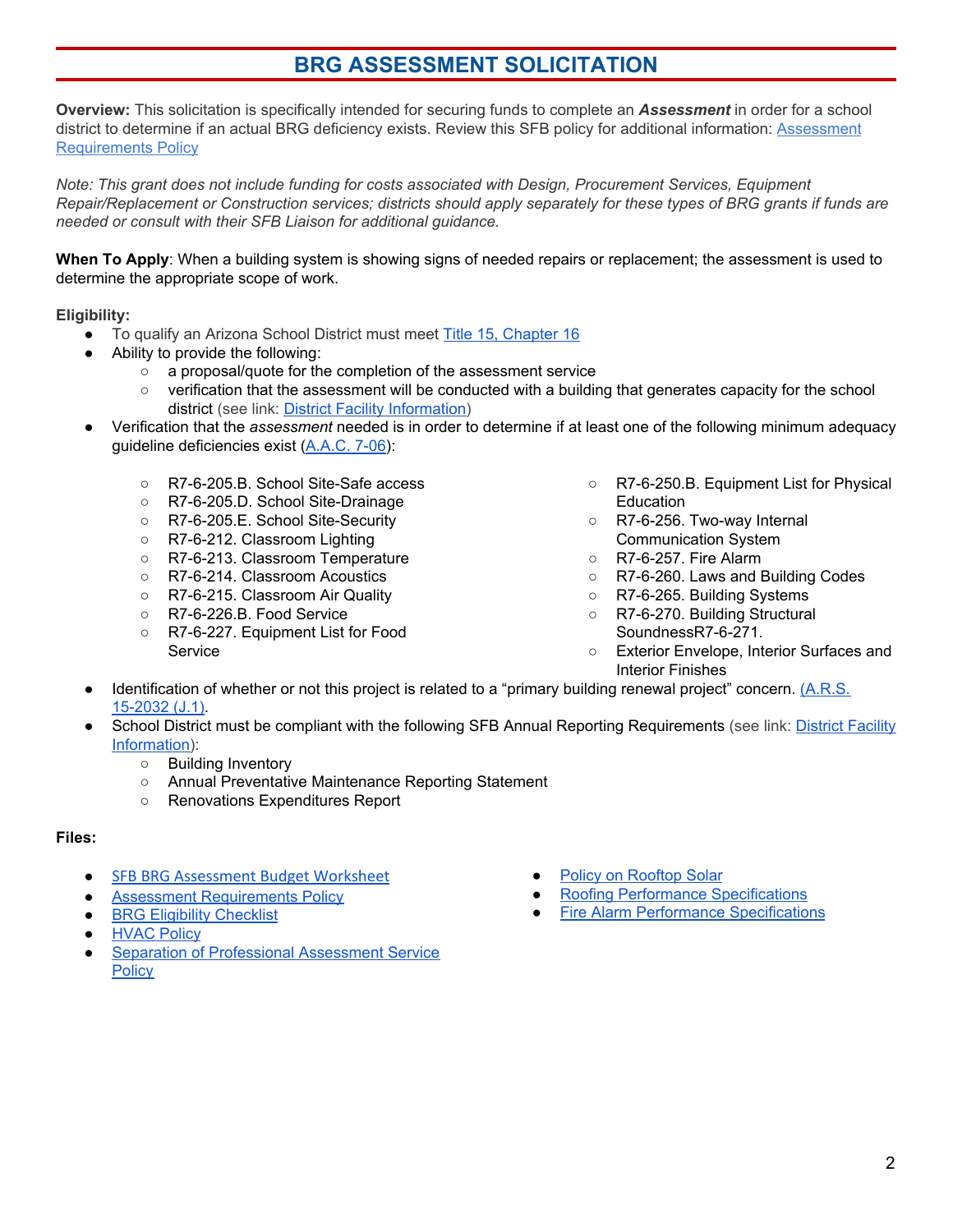## **BRG DESIGN SOLICITATION**

**Overview:** This solicitation is specifically intended for the *Design* services portion of a BRG Project in order for a school district to secure funds for professional services (architectural, structural engineering, hazardous materials testing, etc.). Review the SFB Design Guidelines for additional information (A&E Design [Guidelines\)](http://www.azsfb.gov/sfb/agency/new%20construction/docs/arch%20fee%20guidelines.htm).

*Note: This grant does not include funding for costs associated with Assessment, Procurement Services, Equipment* Repair/Replacement or Construction services; districts should apply separately for these types of BRG grants if funds are *needed or consult with their SFB Liaison for additional guidance.*

**When To Apply**: After an assessment has been completed and a scope of work has been developed, and professional services are now needed.

**Eligibility:**

- To qualify an Arizona School District must meet Title 15, [Chapter](https://www.azleg.gov/arsDetail/?title=15) 16
- Ability to provide the following:
	- a proposal/quote for completion of the design services, including all "Basic Services" and "Construction **Administration**
	- documentation of a previously completed assessment *(note: if an assessment is not available consider applying for a BRG Assessment Grant or contact your SFB Liaison for assistance)*
	- verification that the design will be completed on a building that generates capacity for the school district (see link: District Facility [Information\)](http://www.azsfb.gov/linkTo.asp?linkId=1888)
- Verification that the *design* needed is in order to determine if at least one of the following minimum adequacy guideline deficiencies exist [\(A.A.C.](https://apps.azsos.gov/public_services/Title_07/7-06.pdf) 7-06):
	- R7-6-205.B. School Site-Safe access
	- R7-6-205.D. School Site-Drainage
	- R7-6-205.E. School Site-Security
	- R7-6-212. Classroom Lighting
	- R7-6-213. Classroom Temperature
	- R7-6-214. Classroom Acoustics
	- R7-6-215. Classroom Air Quality
	- R7-6-226.B. Food Service
	- R7-6-227. Equipment List for Food Service
- R7-6-250.B. Equipment List for Physical Education
- R7-6-256. Two-way Internal Communication System
- R7-6-257. Fire Alarm
- R7-6-260. Laws and Building Codes
- R7-6-265. Building Systems
- R7-6-270. Building Structural **Soundness**
- R7-6-271. Exterior Envelope, Interior Surfaces and Interior Finishes
- Identification of whether or not this project is related to a "primary building renewal project" concern. [\(A.R.S.](https://www.azleg.gov/viewdocument/?docName=https://www.azleg.gov/ars/15/02032.htm) [15-2032](https://www.azleg.gov/viewdocument/?docName=https://www.azleg.gov/ars/15/02032.htm) (J.1).
- School District is compliant with the following SFB Annual Reporting Requirements (see link: District [Facility](http://www.azsfb.gov/linkTo.asp?linkId=1888) [Information](http://www.azsfb.gov/linkTo.asp?linkId=1888)):
	- Building Inventory
	- Annual Preventative Maintenance Reporting Statement
	- Renovations Expenditures Report

- SFB BRG Design Budget [Worksheet](http://www.azsfb.gov/linkTo.asp?linkId=1882)
- **Assessment [Requirements](http://www.azsfb.gov/sfb/agency/RulesAndPolicies/Assessment%20Requirements%20Policy.pdf) Policy**
- **BRG Eligibility [Checklist](http://www.azsfb.gov/sfb/agency/Published/BRG%20Application%20Checklist.pdf)**
- **[HVAC](http://www.azsfb.gov/sfb/agency/Published/SFB%20HVAC%20policy.pdf) Policy**
- **Separation of [Professional](http://www.azsfb.gov/sfb/agency/RulesAndPolicies/Separation%20of%20Professional%20Assessment%20Services%20Policy1.pdf) Assessment Service [Policy](http://www.azsfb.gov/sfb/agency/RulesAndPolicies/Separation%20of%20Professional%20Assessment%20Services%20Policy1.pdf)**
- Policy on [Rooftop](http://www.azsfb.gov/sfb/agency/RulesAndPolicies/XII%20Rooftop%20Solar%20Policy.pdf) Solar
- **Roofing Performance [Specifications](http://www.azsfb.gov/sfb/agency/RulesAndPolicies/XV%20Roof%20Inspection%20Protocol%20Policy.pdf)**
- **Fire Alarm Performance [Specifications](http://www.azsfb.gov/sfb/agency/Performance%20Specifications/Fire%20Alarm%2012122018/28_46_00_-_Fire_Alarm%20%281%29.pdf)**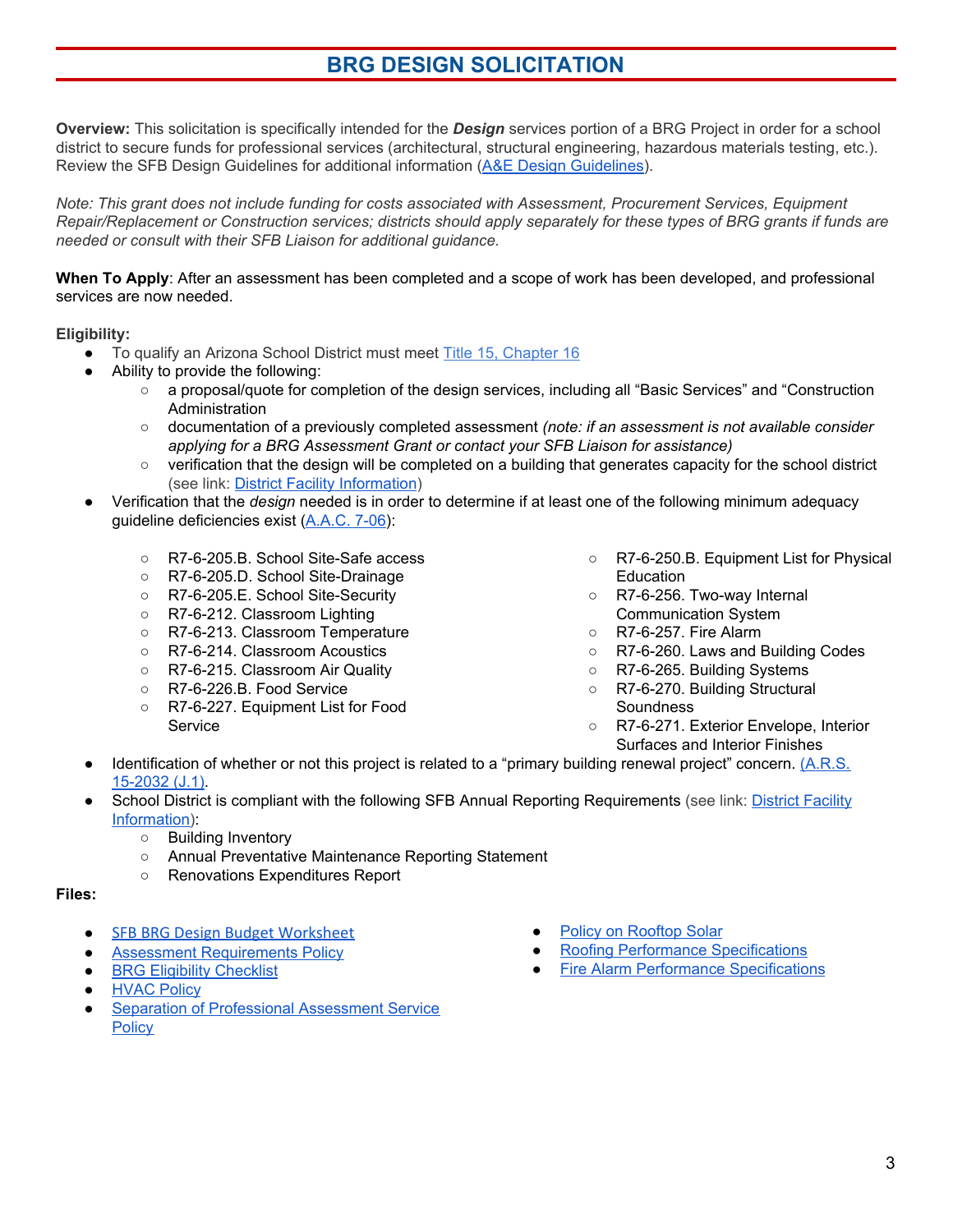# **BRG PROCUREMENT SERVICES SOLICITATION**

**Overview:** This solicitation is specifically intended for securing funding for *Procurement Services* assistance needed in order for a school district to select an appropriate vendor for a future BRG Construction Project. Review the SFB Procurement Services guidelines/requirements for additional information Building [Renewal](http://www.azsfb.gov/sfb/agency/RulesAndPolicies/IX%20Building%20Renewal%20Grant%20Fund%20Policy.pdf) Grant Funded Policy

*Note: This grant does not include funding for costs associated with Assessment, Design, Equipment Repair/Replacement,* or actual Construction services; districts should apply separately for these types of BRG grants if funds are needed or *consult with their SFB Liaison for additional guidance.*

**When To Apply**: After an assessment has been completed, a scope of work has been developed, a design has been prepared, the design has been reviewed by SFB staff, and procurement services are now needed.

**Eligibility:**

- To qualify an Arizona School District must meet Title 15, [Chapter](https://www.azleg.gov/arsDetail/?title=15) 16
- Ability to provide the following:
	- a proposal/quote for completion of the procurement services
	- documentation of a previously completed design *(note: if a design in not available, consider applying for a BRG Design Grant or contact your SFB Liaison for assistance)*
	- verification that the procurement services are needed for a building that generates capacity for the school district (see link: District Facility [Information\)](http://www.azsfb.gov/linkTo.asp?linkId=1888)
	- verification that the procurement services are needed in order to eventually address a minimum adequacy guidelines deficiency or is related to a "primary building renewal project" concern. (A.R.S. [15-2032](https://www.azleg.gov/viewdocument/?docName=https://www.azleg.gov/ars/15/02032.htm) (J.1).
- Verification that the *procurement services* are needed is in order to eventually address if at least one of the following minimum adequacy guideline deficiencies exist ([A.A.C.](https://apps.azsos.gov/public_services/Title_07/7-06.pdf) 7-06):
	- R7-6-205.B. School Site-Safe access
	- R7-6-205.D. School Site-Drainage
	- R7-6-205.E. School Site-Security
	- R7-6-212. Classroom Lighting
	- R7-6-213. Classroom Temperature
	- R7-6-214. Classroom Acoustics
	- R7-6-215. Classroom Air Quality
	- R7-6-226.B. Food Service
	- R7-6-227. Equipment List for Food Service
- R7-6-250.B. Equipment List for Physical Education
- R7-6-256. Two-way Internal Communication System
- R7-6-257. Fire Alarm
- R7-6-260. Laws and Building Codes
- R7-6-265. Building Systems
- R7-6-270. Building Structural SoundnessR7-6-271.
- Exterior Envelope, Interior Surfaces and Interior Finishes
- Identification of whether or not this project is related to a "primary building renewal project" concern. [\(A.R.S.](https://www.azleg.gov/viewdocument/?docName=https://www.azleg.gov/ars/15/02032.htm) [15-2032](https://www.azleg.gov/viewdocument/?docName=https://www.azleg.gov/ars/15/02032.htm) (J.1).
- School District is compliant with the following SFB Annual Reporting Requirements (see link: District [Facility](http://www.azsfb.gov/linkTo.asp?linkId=1888) [Information](http://www.azsfb.gov/linkTo.asp?linkId=1888)):
	- Building Inventory
	- Annual Preventative Maintenance Reporting Statement
	- Renovations Expenditures Report

- **SFB BRG [Procurement](http://www.azsfb.gov/linkTo.asp?linkId=1881) Services Budget Worksheet**
- **Separation of [Professional](http://www.azsfb.gov/sfb/agency/RulesAndPolicies/Separation%20of%20Professional%20Assessment%20Services%20Policy1.pdf) Assessment Service Policy**
- **Assessment [Requirements](http://www.azsfb.gov/sfb/agency/RulesAndPolicies/Assessment%20Requirements%20Policy.pdf) Policy**
- **BRG Eligibility [Checklist](http://www.azsfb.gov/sfb/agency/Published/BRG%20Application%20Checklist.pdf)**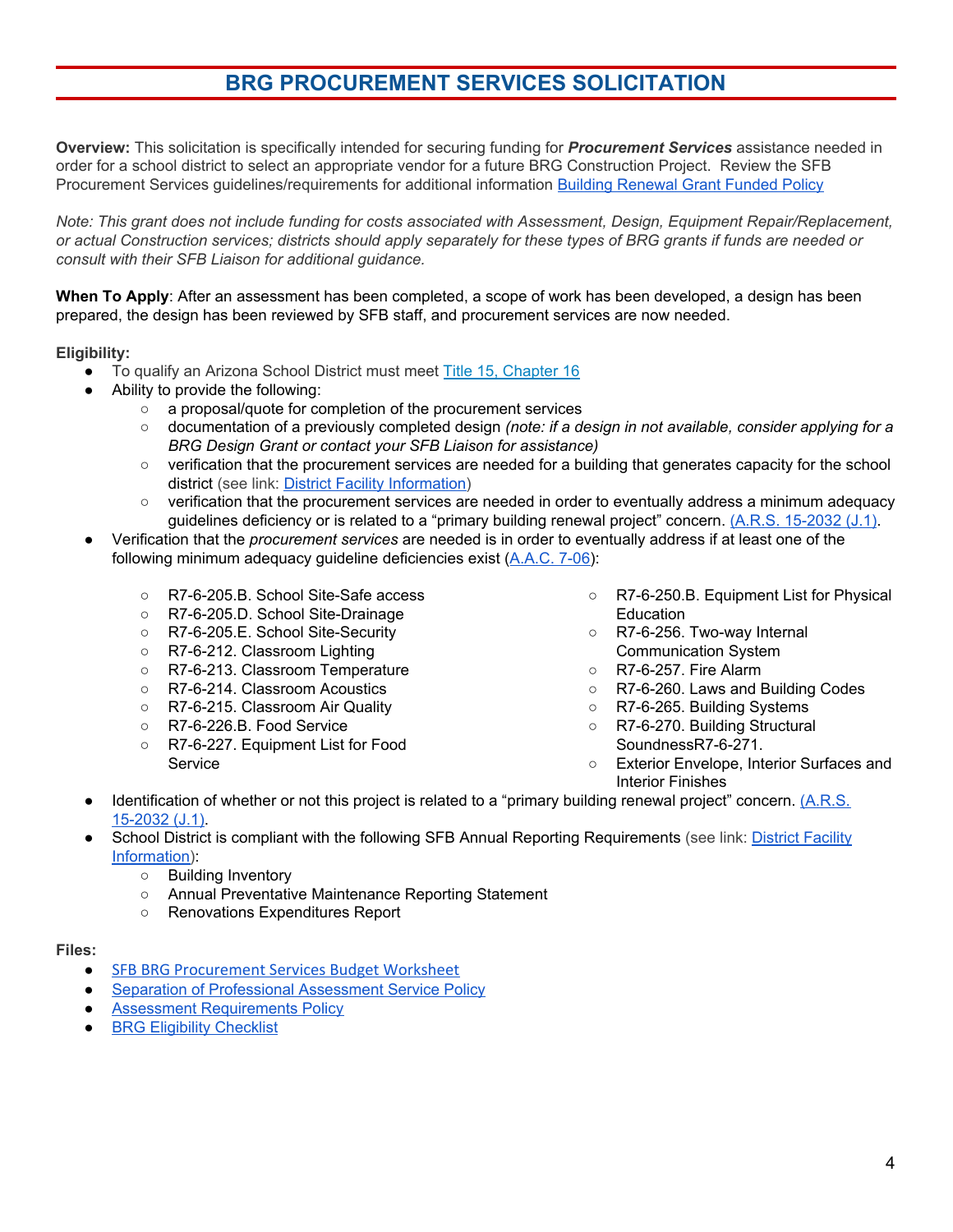## **BRG EQUIPMENT REPAIR/REPLACEMENT SOLICITATION**

**Overview:** This solicitation is specifically intended for the nonstructural *equipment repair or replacement* in order to correct a known deficiency. The maximum amount of award for this grant is **\$30,000.** Review the SFB BRG guidelines/requirements for additional information Building [Renewal](http://www.azsfb.gov/sfb/agency/RulesAndPolicies/IX%20Building%20Renewal%20Grant%20Fund%20Policy.pdf) Grant Funded Policy

*Note: This grant does not include funding for costs associated with Assessment, Design, Procurement Services, or* Construction services; districts should apply separately these types of BRG grants if funds are needed or consult with *their SFB Liaison for additional guidance.*

*In addition, roofing projects, equipment replacement located on building roofs, weatherization projects, etc. or other* equipment repairs/replacements that may require an assessment, design, or have a potential structural impact are not *eligible under this grant.*

**When To Apply**: When a building system has failed and like-for-like repair/replacement can be performed without professional services.

#### **Eligibility:**

- To qualify an Arizona School District must meet Title 15, [Chapter](https://www.azleg.gov/arsDetail/?title=15) 16
- Ability to provide the following:
	- a proposal/quote for the repair/replacement of existing equipment
	- verification that the equipment is located in a building that generates capacity for the school district (see link: District Facility [Information\)](http://www.azsfb.gov/linkTo.asp?linkId=1888)
- Verification that the *equipment repair/replacement* is needed is in order to correct at least one of the following minimum adequacy guideline deficiencies exist ([A.A.C.](https://apps.azsos.gov/public_services/Title_07/7-06.pdf) 7-06):
	- R7-6-205.B. School Site-Safe access
	- R7-6-205.D. School Site-Drainage
	- R7-6-205.E. School Site-Security
	- R7-6-212. Classroom Lighting
	- R7-6-213. Classroom Temperature
	- R7-6-214. Classroom Acoustics
	- R7-6-215. Classroom Air Quality
	- R7-6-226.B. Food Service
	- R7-6-227. Equipment List for Food Service
- R7-6-250.B. Equipment List for Physical Education
- R7-6-256. Two-way Internal Communication System
- R7-6-257. Fire Alarm
- R7-6-260. Laws and Building Codes
- R7-6-265. Building Systems
- R7-6-270. Building Structural SoundnessR7-6-271.
- Exterior Envelope, Interior Surfaces and Interior Finishes
- Identification of whether or not this project is related to a "primary building renewal project" concern. [\(A.R.S.](https://www.azleg.gov/viewdocument/?docName=https://www.azleg.gov/ars/15/02032.htm) [15-2032](https://www.azleg.gov/viewdocument/?docName=https://www.azleg.gov/ars/15/02032.htm) (J.1).
- School District is compliant with the following SFB Annual Reporting Requirements (see link: District [Facility](http://www.azsfb.gov/linkTo.asp?linkId=1888) [Information](http://www.azsfb.gov/linkTo.asp?linkId=1888)):
	- Building Inventory
	- Annual Preventative Maintenance Reporting Statement
	- Renovations Expenditures Report

- **SFB BRG Equipment [Repair/Replacement](http://www.azsfb.gov/linkTo.asp?linkId=1880)** Budget [Worksheet](http://www.azsfb.gov/linkTo.asp?linkId=1880)
- **BRG Eligibility [Checklist](http://www.azsfb.gov/sfb/agency/Published/BRG%20Application%20Checklist.pdf)**
- **[HVAC](http://www.azsfb.gov/sfb/agency/Published/SFB%20HVAC%20policy.pdf) Policy**
- **Separation of [Professional](http://www.azsfb.gov/sfb/agency/RulesAndPolicies/Separation%20of%20Professional%20Assessment%20Services%20Policy1.pdf) Assessment Service [Policy](http://www.azsfb.gov/sfb/agency/RulesAndPolicies/Separation%20of%20Professional%20Assessment%20Services%20Policy1.pdf)**
- **Policy on [Rooftop](http://www.azsfb.gov/sfb/agency/RulesAndPolicies/XII%20Rooftop%20Solar%20Policy.pdf) Solar**
- **Roofing Performance [Specifications](http://www.azsfb.gov/sfb/agency/RulesAndPolicies/XV%20Roof%20Inspection%20Protocol%20Policy.pdf)**
- **Fire Alarm Performance [Specifications](http://www.azsfb.gov/sfb/agency/Performance%20Specifications/Fire%20Alarm%2012122018/28_46_00_-_Fire_Alarm%20%281%29.pdf)**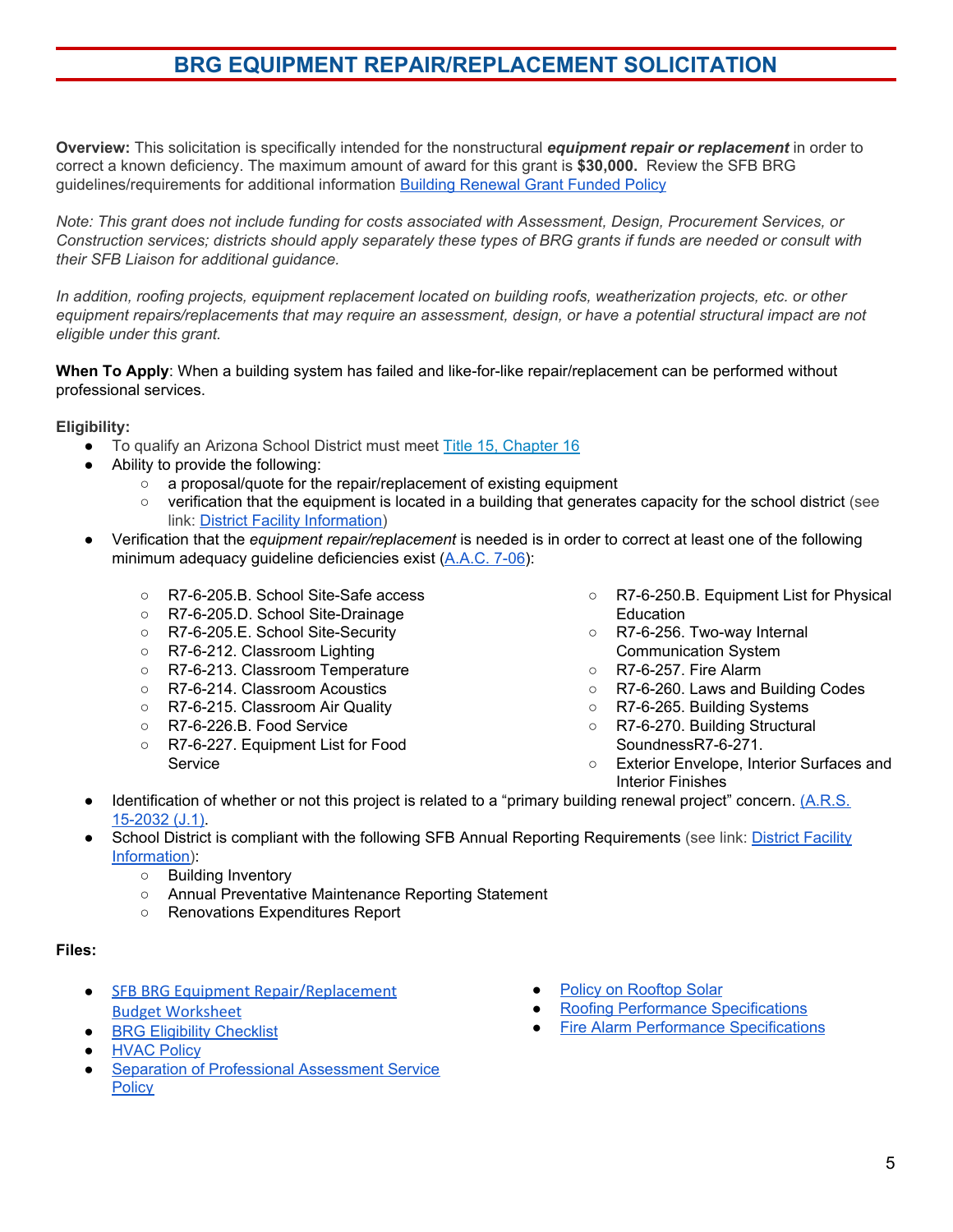# **BRG CONSTRUCTION SOLICITATION**

**Overview:** This solicitation is intended to provide funding to secure services for the completion of a *Construction* project in order to correct an identified deficiency. Review the SFB Procurement Services guidelines/requirements for additional information Building [Renewal](http://www.azsfb.gov/sfb/agency/RulesAndPolicies/IX%20Building%20Renewal%20Grant%20Fund%20Policy.pdf) Grant Funded Policy

Note: This grant does not include funding for costs associated with Assessment, Design (Basic Services and Construction *Administration), Procurement Services, or Equipment Repair/Replacement; districts should apply separately for these types of BRG grants if funds are needed or consult with their SFB Liaison for additional guidance.*

**When To Apply**: After an assessment has been completed, a scope of work has been developed, a design has been prepared, the design has been reviewed by SFB staff, procurement has been completed, and now funding for construction is needed.

**Eligibility:**

- To qualify an Arizona School District must meet Title 15, [Chapter](https://www.azleg.gov/arsDetail/?title=15) 16
	- Ability to provide the following:
		- a proposal/quote for completion of the construction services
		- documentation of a previously completed *design* and all applicable construction documents listed below; funding for construction administration is provided in the design solicitation, therefore, is not included in the construction solicitation *(note: if a design is unavailable please consider applying for a BRG Design Grant or contact your SFB Liaison for assistance)*
		- verification that the construction is for a building that generates capacity for the school district (see link: District Facility [Information](http://www.azsfb.gov/linkTo.asp?linkId=1888))
- Verification that the *construction* needed is in order to correct at least one of the following minimum adequacy guideline deficiencies exist [\(A.A.C.](https://apps.azsos.gov/public_services/Title_07/7-06.pdf) 7-06):
	- R7-6-205.B. School Site-Safe access
	- R7-6-205.D. School Site-Drainage
	- R7-6-205.E. School Site-Security
	- R7-6-212. Classroom Lighting
	- R7-6-213. Classroom Temperature
	- R7-6-214. Classroom Acoustics
	- R7-6-215. Classroom Air Quality
	- R7-6-226.B. Food Service
	- R7-6-227. Equipment List for Food Service
- R7-6-250.B. Equipment List for Physical Education
- R7-6-256. Two-way Internal Communication System
- R7-6-257. Fire Alarm
- R7-6-260. Laws and Building Codes
- R7-6-265. Building Systems
- R7-6-270. Building Structural SoundnessR7-6-271.
- Exterior Envelope, Interior Surfaces and Interior Finishes
- Identification of whether or not this project is related to a "primary building renewal project" concern. [\(A.R.S.](https://www.azleg.gov/viewdocument/?docName=https://www.azleg.gov/ars/15/02032.htm) [15-2032](https://www.azleg.gov/viewdocument/?docName=https://www.azleg.gov/ars/15/02032.htm) (J.1).
- Verification that a Design has been completed (if unavailable consider applying for a BRG Design Grant, or contact your SFB Liaison)
- Ability to upload the following construction/IFB Checklist documents (see link: IFB [Checklist\)](http://www.azsfb.gov/sfb/agency/Published/IFB%20Checklist.pdf):
	- A. Invitation For Bid solicitation (includes Bid documents listed below)
	- B. Bid documents:
		- 1. Scope of Work (narrative)
		- 2. Specifications
		- 3. Drawings
		- 4. Project schedule
	- C. Hazardous Containing Materials:
		- 1. HCM survey results
		- 2. HCM abatement (as required)
	- D. Proof of advertisement
	- E. Pre-bid sign in sheet for site walk-through
	- F. Amendments/Addendums (as required)